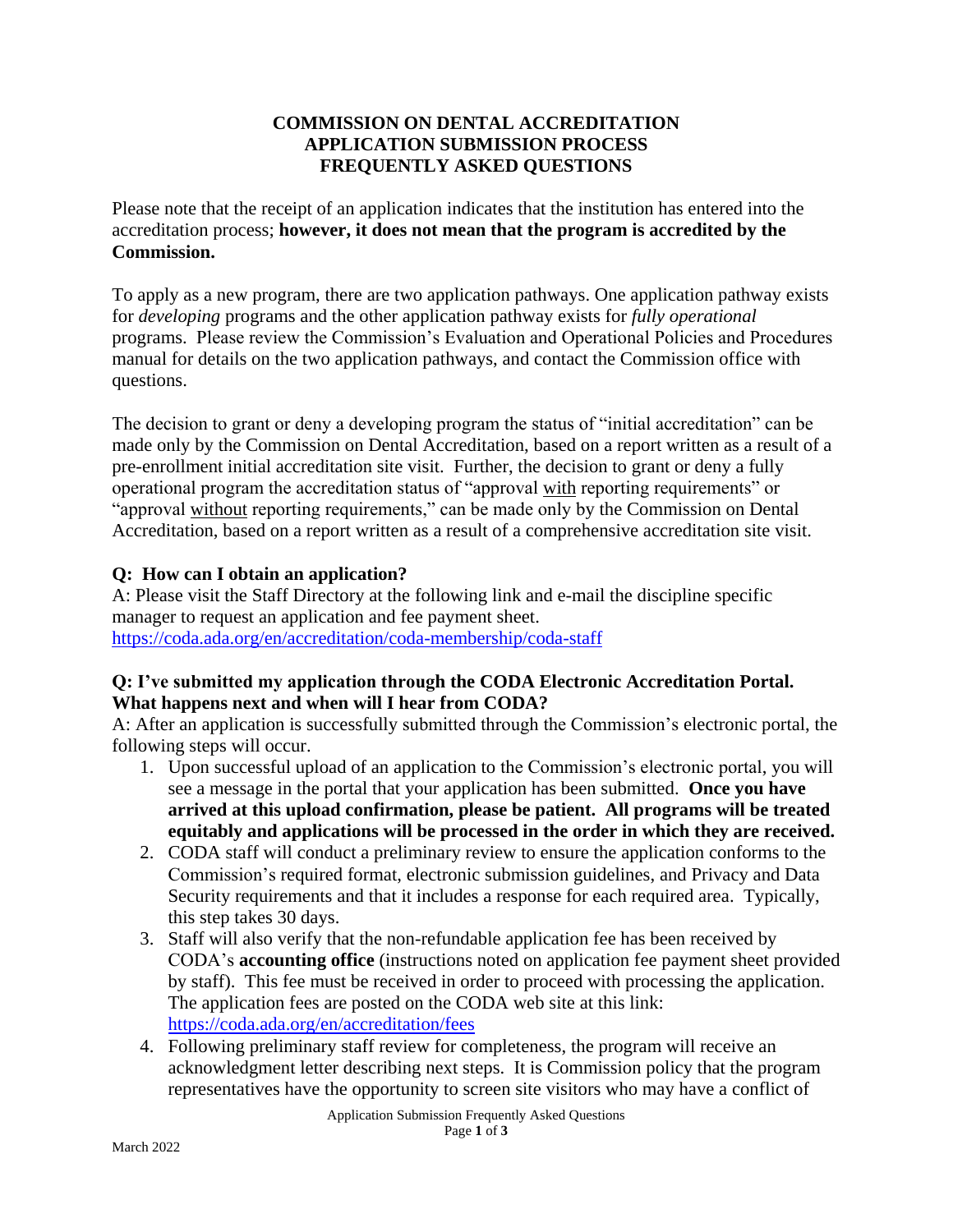interest. The discipline-specific site visitor screening list, the Commission's *Policy on Conflict of Interest* and the *Policy on Site Visitors* will be attached to the acknowledgement letter from Commission staff. The program will have two (2) weeks from the date of the letter to return the screening lists via e-mail. You may receive this letter 30 days from the time of submission.

- 5. Once all screening lists have been returned, CODA staff will identify a reviewer(s) who has not been screened off by the program per Commission policy, and who is also free from any real or perceived conflict(s) of interest. The initial reviewer(s) is a Commission site visitor (peer reviewer) in the respective discipline. The Commission makes every effort to have the initial reviewer serve as one of the site visitors on the site visit, should a site visit be conducted. This process typically takes 30 days, and is subject to factors such as the availability of individuals to conduct an application review.
- 6. Upon identification of a reviewer(s), he or she is provided access to the application through the electronic portal. Generally, the reviewer(s) receives 60 days to complete his or her review of the application to determine whether the program, as proposed, satisfies the Criteria for Granting Accreditation and appears to have the potential to meet the respective Accreditation Standards. The application for accreditation of a dental or dental-related program is considered complete when the Criteria for Granting Accreditation, as applicable, have been adequately addressed in the application. **The application review timeframe could be longer depending on a number of circumstances, including but not limited to the quality of the application, sufficient development based on the Criteria for Granting Accreditation and the potential to meet the respective Accreditation Standards, and need for additional information.**
- 7. If the application is complete, and a site visit is warranted, the site visit will be scheduled four (4) to seven (7) months following completion of the application review. If changes occur within the program between the date of submission of the application and the scheduled site visit, the site visit may be delayed.
- 8. The preliminary draft of the site visit report will be provided to the program following the site visit. The visiting committee's report, and institution's response, will be transmitted to the discipline-specific Review Committee and Commission for consideration. The Commission will take action on the accreditation status at its next regular meeting (Summer or Winter) and the final site visit report will be transmitted to the program within 30 days of the Commission's meeting.

#### **Provided that the application is in order, the first opportunity for the Commission to consider the program is generally 12 to 18 months following the Commission's formal acknowledgment of receipt of the application, initiation of the review process, and following an initial site visit.**

### **Q: Can you tell me if my application is complete/looks like it will be accredited?**

A: While CODA staff cannot advise programs on the information to be submitted in the application or whether the application is sufficient, we do recommend that the program director ensure that the application is as detailed as possible to demonstrate the potential to comply with Accreditation Standards. In addition, a reviewer of the application should be able to determine that the Criteria for Granting Accreditation as noted in the application have been adequately documented.